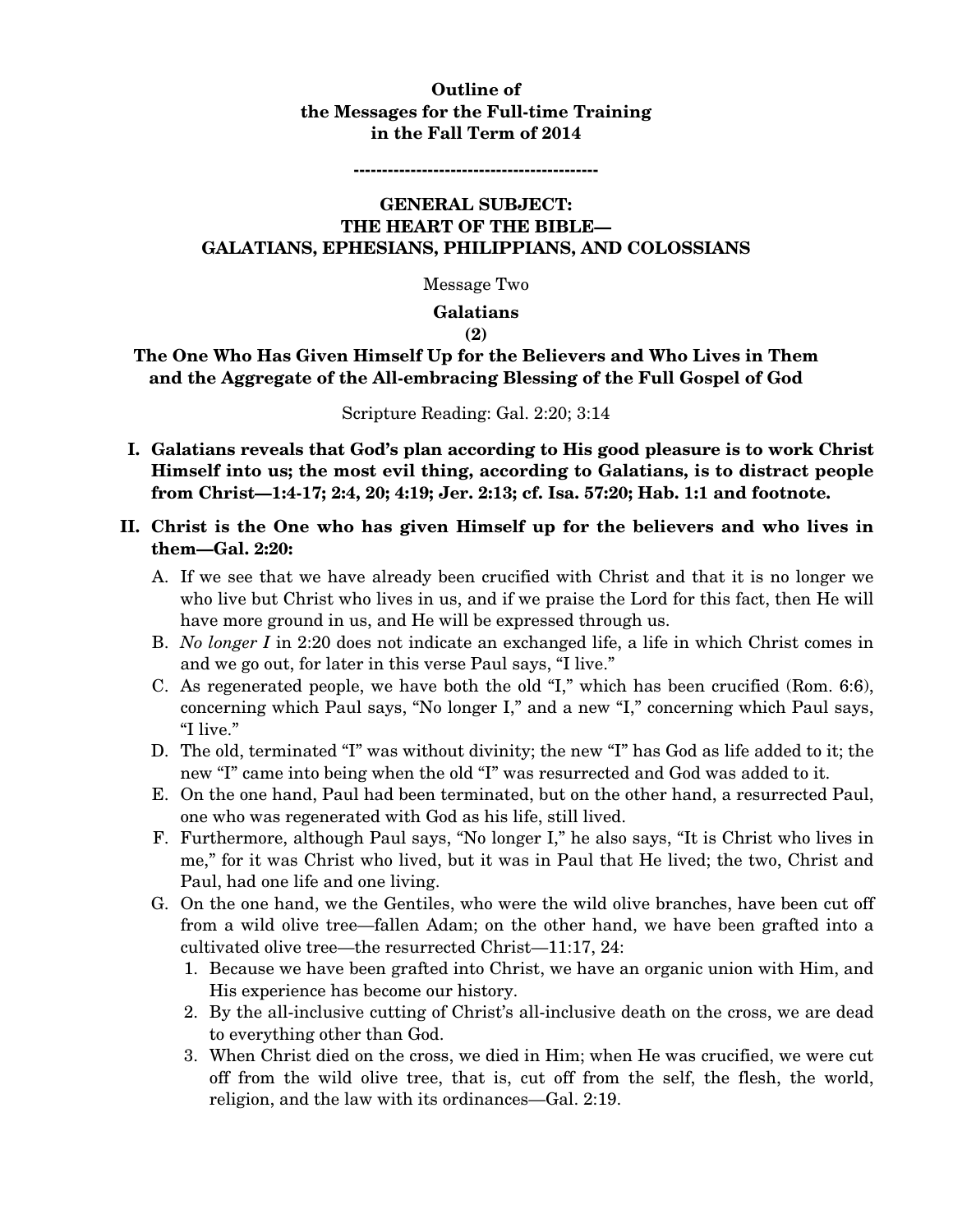- 4. Furthermore, because we have been grafted into Christ, His resurrection has become our history; therefore, we can strongly declare that with Christ we have been crucified, buried, and resurrected—Rom. 6:3-4; Eph. 2:6.
- 5. It is by faith in Christ that we enter into such an organic union:
	- a. The faith of the believers is actually not their own faith but Christ entering into them to be their faith—Rom. 1:12; 3:22 and footnote 1; Gal. 2:16 and footnote 1.
	- b. Our believing into Christ is our appreciation of Him as a reaction to His attraction—v. 20b; 2 Cor. 5:14-15; Rom. 10:17; Heb. 12:1-2a; cf. Acts 14:27.
	- c. Faith comes out of the hearing of the word; when we come to the living Word (Christ) in the written word (the Bible), He becomes the applied word (the Spirit) of faith to us—Rom. 10:8, 17; Gal. 3:2; John 5:39-40; cf. Heb. 3:12.
	- d. When man hears Christ, knows Him, appreciates Him, and treasures Him, He causes faith to be generated in man, becoming the faith in man that enables man to believe in Him—12:2; Rom. 10:17; Gal. 3:2, 5; 5:6.
	- e. Faith is to believe that God is; He must be the only One, the unique One, in everything, and we must be nothing in everything—Heb. 11:1, 5-6.
	- f. We believers live by faith and infuse Christ as faith into others by exercising our spirit of faith to infuse them with faith (2 Cor. 4:13; Rom. 10:14-17) so that they may be brought into the following organic relationships with Christ for His purpose:
		- (1) Christ is the cultivated olive tree and the vine, and we are His branches— 11:17, 24; John 15:1-8.
		- (2) Christ is the Head, and we are His members—1 Cor. 12:12, 27.
		- (3) Christ is the breath of life, the water of life, and the bread of life, and we are His breathers, drinkers, and eaters—John 20:22; 4:10, 14; 7:37-39a; 6:35, 51-63, 68.
		- (4) Christ is the Bridegroom, and we are His bride—3:29-30; 2 Cor. 11:2-3.
	- g. Faith is the subjective God applied to our being; thus, just as nothing is impossible to God, nothing is impossible to faith—Matt. 17:20; 19:26.
	- h. Christ as the seed of Abraham is for the blessing to all the families of the earth; the unique seed of Abraham as the last Adam became the life-giving Spirit— Gen. 12:2-3, 7; 17:7-8; Gal. 3:14, 16, 29; 1 Cor. 15:45b; John 12:24.
- H. The resurrected Christ as the life-giving Spirit is the transfigured descendant of Abraham, the seed of Abraham, dispensed into us to make us the sons of Abraham, the corporate seed of Abraham, those who can receive and inherit the consummated Spirit as the blessing of Abraham—Gal. 3:7, 14; 4:28:
	- 1. The physical aspect of the blessing that God promised to Abraham was the good land (Gen. 12:7; 13:15; 17:8), which is a type of the all-inclusive Christ as the allinclusive life-giving Spirit (1 Cor. 15:45b; 2 Cor. 3:17).
	- 2. Christ as the life-giving Spirit is the blessing of Abraham (Gal. 3:14), the reality of both the seed of Abraham and the good land promised to Abraham; our blessing today is God Himself, who is embodied in Christ and realized as the Spirit to be dispensed into us for our enjoyment.
- I. We can continually receive Christ as the all-inclusive life-giving Spirit for His growth in us as the seed of Abraham and for our enjoyment of Him as the land promised to Abraham by the hearing of faith—vv. 2, 5; 2 Cor. 4:13:
	- 1. To receive the Spirit, we need to have an ear to hear what the Spirit says to the churches (Rev. 2:7; cf. Heb. 5:11-14); the measure of the Spirit that can be dispensed